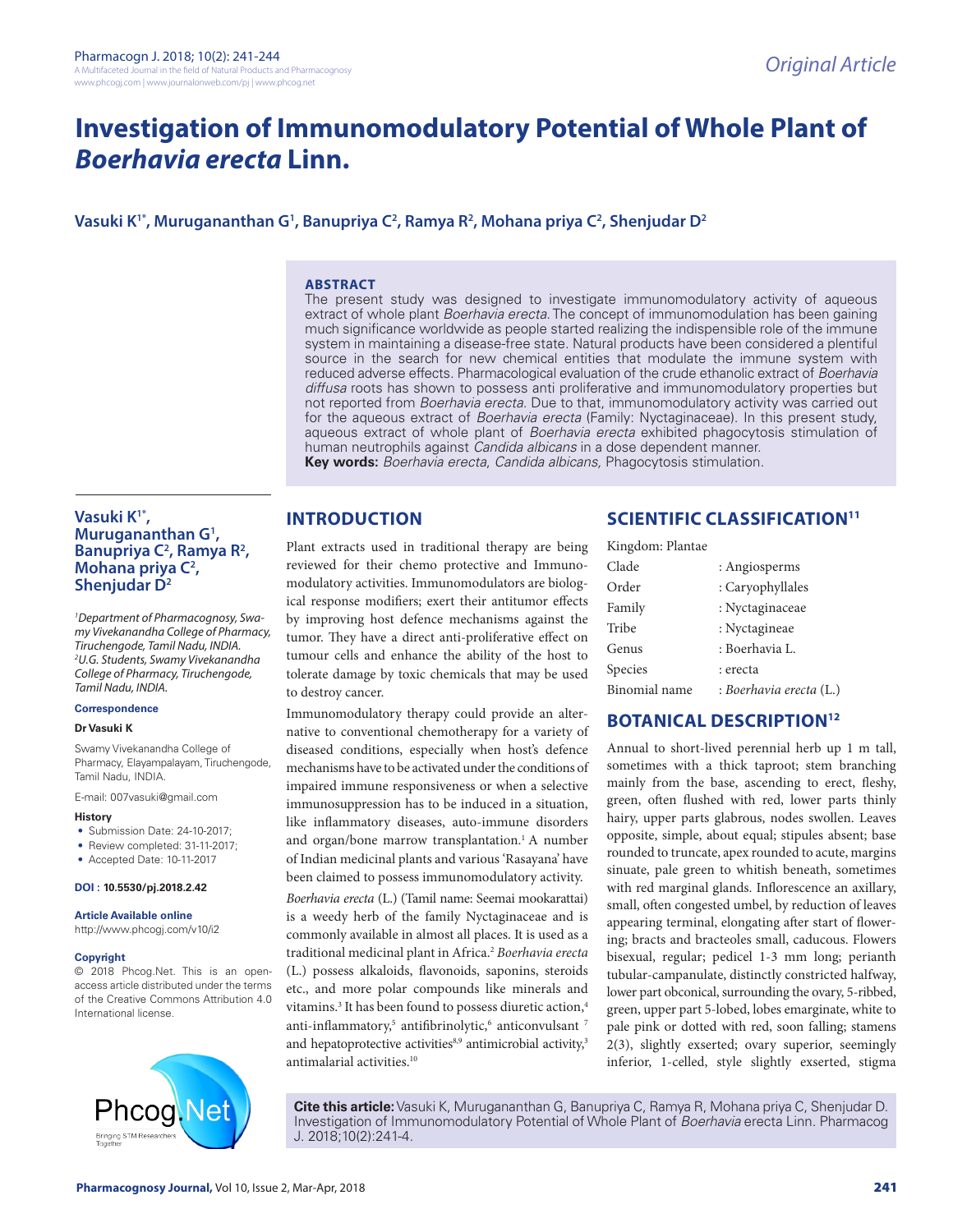

**Figure 1:** *Boerhavia erecta* (L.)

head-shaped. Fruit an achene enclosed by the thickened lower part of perianth (collectively called anthocarp); anthocarp obconical or clubshaped,  $3-4$  mm  $\times$  1.5-2mm apex truncate, sharply 5-ribbed, with glabrous ribs, 1-seeded. Seed obovoid, pale brown. Seedling with epigeal germination; hypocotyl well developed, shortly hairy; cotyledons rounded, with distinct midvein; first leaves alternate, shortly hairy, purplish beneath Figure 1.

# **MATERIALS AND METHODS**

## Plant material

The whole plant of *Boerhavia erecta* was collected from the outskirts of Tiruchengode, Tamilnadu in the month of March 2017. The plant was then authenticated by the Dr. S. Senthil kumar, Head of the Department of Botany, Vivekanandha College of Arts and Science for Women, Elayampalyam, Tiruchengode. A voucher specimen was submitted at Institute's herbarium department for future reference. The whole plant material was dried in shade and pulverized. The powder was passed through sieve no. 40 and used for the extraction.

## Extraction<sup>13</sup>

In this process, the whole plant of coarsely powdered crude drug was placed in a stoppered container with the distilled water and allowed to stand at room temperature for a period of at least 3 days with frequent agitation until the soluble matter has dissolved. Then, extract was filtered by using muslin cloth followed by Whatman no. 1 filter paper. The extract was subjected for concentration by using vacuum flash evaporator at 90°C. Finally, the syrupy mass was collected and used for the experiment.

## Identification of Phytoconstituents by preliminary phytochemical screening<sup>14</sup>

The above prepared extract was subjected to qualitative chemical analysis to detect the presence of various phytoconstituents by using standard procedures. The results were tabulated in Table 1.

| S.NO.            | <b>PHYTOCONSTITUENTS</b> | <b>AQUEOUS EXTRACT</b> |
|------------------|--------------------------|------------------------|
| 1.               | Alkaloids                | $++$                   |
| $\overline{2}$ . | Saponins                 | $^{+}$                 |
| 4.               | Carbohydrates            | $+$                    |
| 5.               | Tannins and phenolics    | $++$                   |
| 6.               | Flavonoids               | $+$                    |
| 8.               | Fixed oils and fats      |                        |
| 9.               | Lignins                  | $+$                    |

'++' indicates strongly present '+' indicates mildly present '-' indicates negative

## *In - vitro* immunomodulatory screening Method

## Phagocytosis of *candida albicans* assay15

Phagocytosis of *Candida albicans* test was carried out according to method described by Ponkshe and Indap 2002.

## Media preparation

Sabouraud broth was prepared for the present work by dissolving 30.0g of Sabouraud broth (containing 10g/L and dextrose 20g/L) (HiMedia) in 500ml of distilled water. The broth was further sterilized (autoclaved) at 121°C for 15min at 15 lbs pressure and was used according to the protocol.

### Reagents and their preparations

| S.No. | Hank's balanced salt solution             | (g/500ml of<br>distilled water) |
|-------|-------------------------------------------|---------------------------------|
|       | Calcium chloride                          | 0.70g                           |
|       | Potassium chloride                        | 0.20g                           |
|       | Potassium phosphate monobasic (KH 2 PO 4) | 0.03 <sub>g</sub>               |
|       | Magnesium chloride (MgCl 2 - 6H 2 O)      | 0.05g                           |
|       | Magnesium sulphate (MgSo 4 -7H 2 O)       | 0.05g                           |
|       | Sodium chloride (NaCl)                    | 4.00 <sub>g</sub>               |
|       | Sodium bicarbonate (NaHCO 3)              | 0.075g                          |
|       | Sodium phosphate dibasic (Na 2 HPO 4)     | 0.024g                          |
|       | Glucose                                   | 0.5mg                           |

The solution was sterilized at  $121^{\circ}$ C for 15min at 15 lbs pressure and was added with 0.01g of phenol red (HiMedia).

#### Giemsa stain (HiMedia)

Giemsa stain for the present study was prepared by adding 0.67ml of Giemsa stain (HiMedia - SO11) in 30ml of distilled water.

#### Culture preparation

Sabourauds broth was inoculated with *Candida albicans* (MTCC 183) and was incubated overnight. The overnight culture of *Candida albicans* was centrifuged to get the pellet and supernatant was removed. The collected pellet was washed with Hank`s balanced salt solution and centrifuged again. This was done for 3-4 times and the final pellets was mixed with a mixture of sterile Hank`s balanced salt solution and human serum in proportion 4:1. The concentration of  $1X10<sup>8</sup>$  cells was used in present work.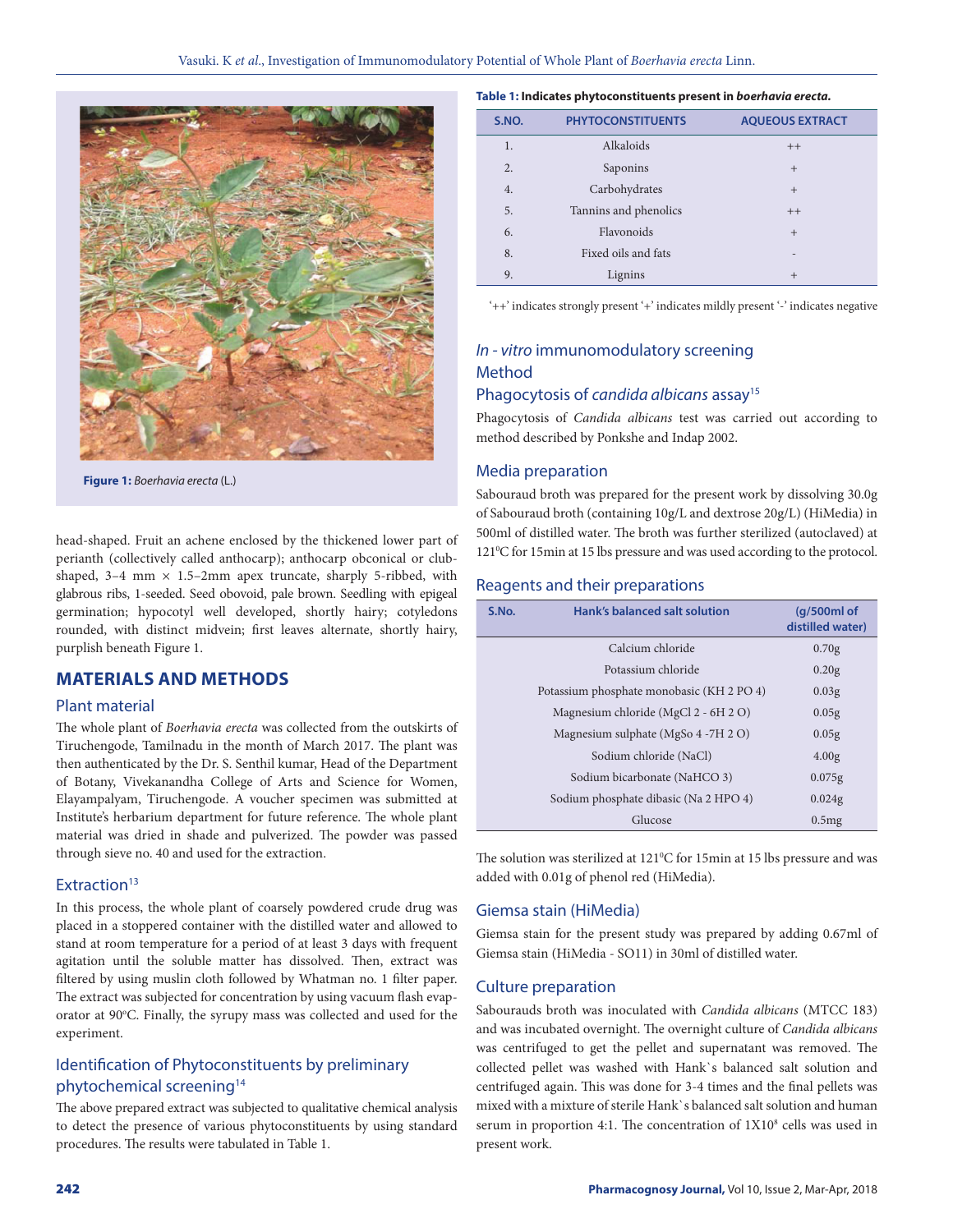**Table 2:** *In - Vitro* **Immunomodulatory Activity of Aqueous Extract of**  *Boerhavia Erecta*

|                                     | <b>Phagocytosis stimulation (%)</b> |                          |
|-------------------------------------|-------------------------------------|--------------------------|
| <b>Treatment</b>                    | 5 <sub>mq</sub> /mL                 | 10mg/mL                  |
| Control (PBS)                       | $\overline{\phantom{a}}$            | $\overline{\phantom{a}}$ |
| Aqueous extract of Boerhavia erecta | $73.6 + 6.42$                       | $96.4 \pm 5.32$          |



**Figure 2:** Candida cells, neutrophils, control (PBS), Low dose (5 mg/ ml) of Boerhavia erecta High dose (10 mg/ml) of *Boerhavia erecta*.

## Phagocytosis evaluation

Briefly, by using finger prick method human blood was added onto the clean glass slide and was incubated at 37°C for 25min for clotting. Normal sterile saline was further used to remove the clot, in such a way not to wash the adhered neutrophils. 100µl of different concentration (5mg/ml and 10mg/ml) of test plant extract was added on to adhered neutrophils and was incubated at 37°C for 15min. This was followed by addition of predetermined concentration of *Candida albicans* suspension and incubated at 37°C for 1h. The slides were then drained, fixed using methanol and were stained with Giemsa stain. The number of *Candida albicans* cells phagocytosed by a human neutrophil on the slide was determined microscopically using morphological criteria. The number of Candida cells phagocytosed/engulfed by a neutrophil was taken as phagocytic index (PI) and the study was performed in triplicates.

# Determination of phagocytosis stimulation/ immunostimulation

Immunostimulation was calculated in percentage using the following equation.

Immunostimulation % = PI (samples) / PI (control)  $\times$  100

Where, PI of samples: Phagocytic index of the test plant extract, PI of control:

Phagocytic index without the test plant extract (i.e. normally by neutrophils). Values were represented in Table 2 and Figure 2 and 3.



**Figure 3:** *In - vitro* immunomodulatory activity of aqueous extract of *boerhavia erecta*.

## Statistical analysis

Data presented as mean ± Standard Error Mean (SEM) and were analysed by One-way analysis of variance (ANOVA). The values were considered significantly different at P<0.05.

# **RESULTS AND DISCUSSION**

The aqueous extract of *Boerhavia erecta* was preliminarily screened for phytochemical constituents and showed the positive for alkaloids, saponins, tannins, carbohydrates and flavanoids. Immunomodulatory activity (Phagocytosis stimulation) of aqueous extract of *Boerhavia erecta* showed more significant increase in phagocytosis stimulation percentage (96.4%) at 10mg/ml compared with 5mg/ml (73.6%). Plant extract showed phagocytosis stimulation of human neutrophils against *Candida albicans* in dose dependent manner may be due to the presence of alkaloids as per literature.

Synthetic drugs are usually associated with various side effects. More attention is affected by the increasing problems of development of resistance in infectious disease against synthetic drugs. The best alternatives over modern synthetic drugs are plant derived medicine. In this study, aqueous extract possessed significant immunomodulatory activity. The number of *Candida albicans* cells phagocytosed/engulfed by a human neutrophil on the slide was determined microscopically using morphological criteria.

## **CONCLUSION**

In conclusion, aqueous extract of *Boerhavia erecta* showed more significant immunomodulatory (Phagocytosis stimulation). In case of unspecified microbial infection this potent plant extract is much beneficial and nontoxic as compared to the synthetic medicine. It might be concluded that, plant extract possessed phagocytosis stimulatory potential may be due to the presence of alkaloids as per literature. Further isolation and characterisation of phytoconstituents and *in-vivo* evaluations are undertaken to explore this plant as phytomedicine against pathogenic microorganism.

# **ACKNOWLEDGEMENT**

The authors are thankful to management, Swamy Vivekanandha College of Pharmacy, Tiruchengode, Tamilnadu, India for providing necessary facilities and support to carry out this research work.